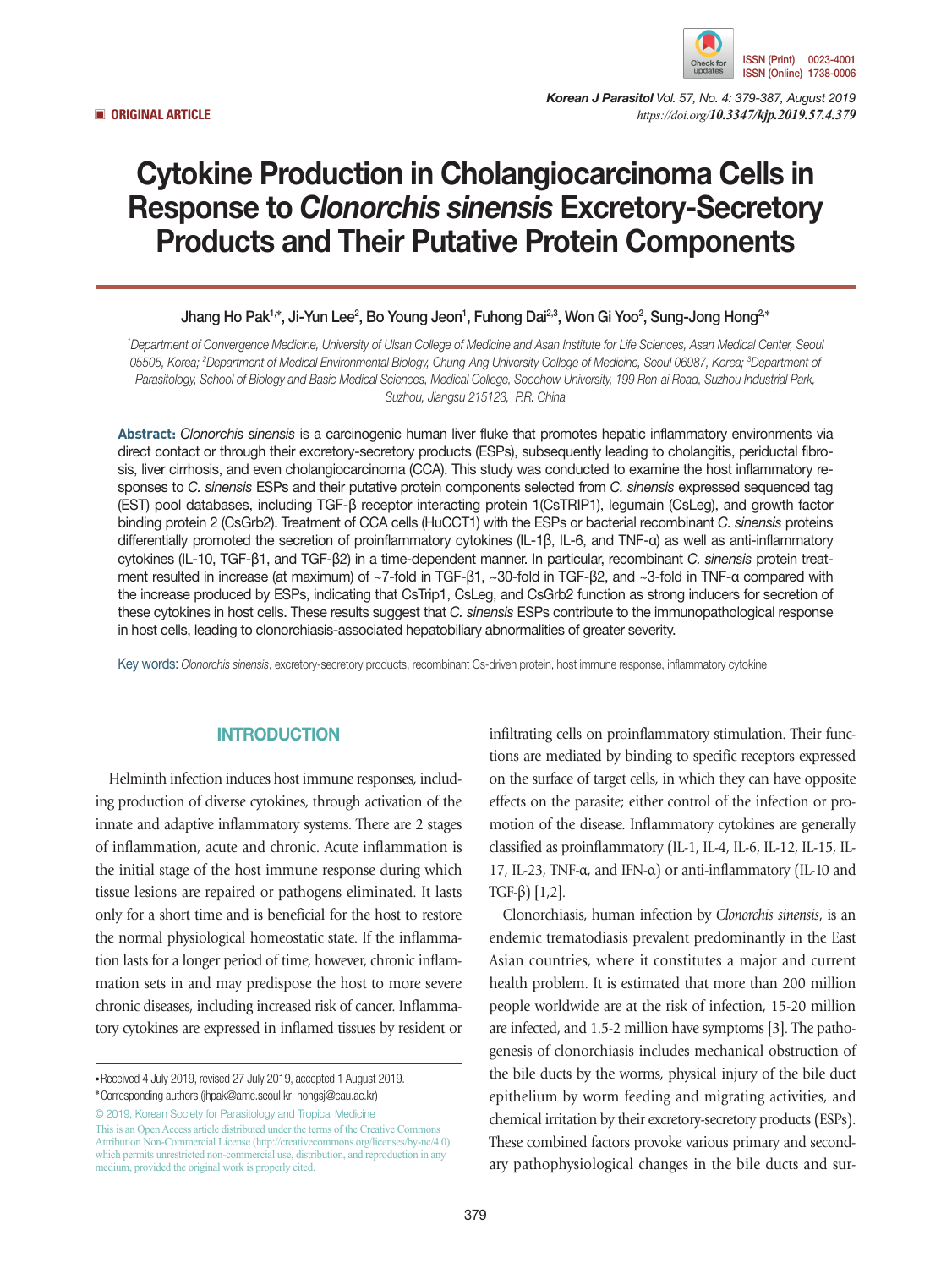rounding liver tissues such as inflammation, hyperplasia of epithelial cells, metaplasia in the mucosa, and periductal fibrosis. Complications associated with clonorchiasis depend on the duration of infection, worm burden, location of the worms, and the susceptibility of the host [4,5]. Based on etiological and experimental evidence as well as case-control studies, *C. sinensis*, together with *Opisthorchis viverrini*, has been classified as a Group 1 biological human carcinogen by the International Agency for Research on Cancer [6].

Proteins and other metabolites are continuously excreted and secreted from the tegument, oral opening, and gut of liver flukes into their extracellular surroundings, and these play pivotal roles in host–parasite interactions. Cells exposed to *C. sinensis* ESPs display diverse pathological responses including proliferation and inflammation [7,8]. Differential transcriptional and proteomic profiling of ESP-treated cholangiocarcinoma cells (HuCCT1) showed that regulated genes/proteins were involved in apoptosis, carcinogenesis, metabolism, redox homeostasis, and signal transduction, evidencing multiple roles for ESPs in the pathological processes in the host cells [9,10]. An immunogenic feature of *O. viverrini* ESPs is reported to be their internalization in cholangiocytes via endocytotic pathways, contributing to immune-mediated pathogenesis including an increase in cell proliferation and IL-6 production [11]. Moreover, individual components of ESP proteins cloned and characterized from *C. sinensis* and *O. viverrini*, including legumain (CsLeg) [12], granulin (CsGrn) [13], granulin-like growth factor (OvGrn-1) [14], and thioredoxin (OvTrx-1) [15], have been shown to function as potential antigens in the hosts. These findings suggest that liver fluke ESPs stimulate host cellular immune responses, leading to subsequent hepatic pathogenesis.

We searched for suitable candidate genes/proteins involved in cell proliferation and inflammation using the National Center for Biotechnology Information (PubMed database, http://www.ncbi.nlm.nih.gov) website. The selections were then employed as probes for further mining *C. sinensis* expressed sequence tag (EST) pool databases (http://chimp. kribb.re.kr/pipeline2/) established by the Korea Research Institute of Bioscience & Biotechnology. After considering potential protein components of *C. sinensis* ESPs, growth factor receptorbound protein 2 (CsGrb2) and TGF-β receptor interacting protein 1 (CsTrip1) as well as legumain (CsLeg) were finally selected as candidate proteins to examine host immune response such as inflammation. It has been reported that these

recombinant proteins immunoreact with the sera of clonorchiasis patients [12,16,17].

In the context of the immunopathological roles of *C. sinensis* ESPs in host cells, the present study profiled the differential expressions of inflammatory cytokines in ESP-treated HuCCT1 cells. We also examined whether ESP-induced cytokine regulation was differentially modulated in HuCCT1 cells treated with recombinant Cs proteins that were putative components of the ESPs. Our results indicate that the ESPs are highly immunogenic, interacting with biliary epithelia to stimulate inflammatory responses.

## MATERIALS AND METHODS

## **Materials**

Cell culture medium components were purchased from Life Technologies (Grand Island, New York, USA). A bacterial expression plasmid of CsLeg was kindly provided by Dr. Jung-Won Ju of the Division of Vectors & Parasitic Diseases, Korean Centers for Disease Control and Prevention, Osong, Korea. All other chemicals (biotechnology grade) were from Sigma-Aldrich (St. Louis, Missouri, USA).

#### Cloning of a gene encoding CsTrip1

The cDNA sequence information of CsTrip1 (GenBank accession number, AAY32924), retrieved from the *C. sinensis* EST database (http://chimp.kribb.re.kr/pipeline2/), contains a 984 bp open reading frame. The EST clone was obtained from *C. sinensis* transcriptome glycerol stock as described previously [18]. This EST clone (clone number CSE05971) was found to be a partial clone in which a 153-bp section was deleted from the 5′ end (51 amino acids were missing from the N-terminus). To obtain the full-length of the coding sequence, sequential PCR was performed using 3 sets of primers and cDNAs synthesized from adult worm total RNA as a template, followed by subcloning PCR products into pRSETA vector (In-fusion cloning kit; Clontech, Palo Alto, California, USA). Sequencing of the recombinant plasmid (pRSET-CsTrip1) validated that the insert of CsTrip1 was in frame to the tag protein.

#### Expression and purification of Cs recombinant proteins

The pRSET-CsTrip1 was transformed into *Escherichia coli* strain BL21(DE3)pLysS. Expression of the recombinant fusion protein was induced by isopropyl-D-thiogalactosidase (IPTG) at a final concentration of 1 mM for 4 hr at 37˚C. The fusion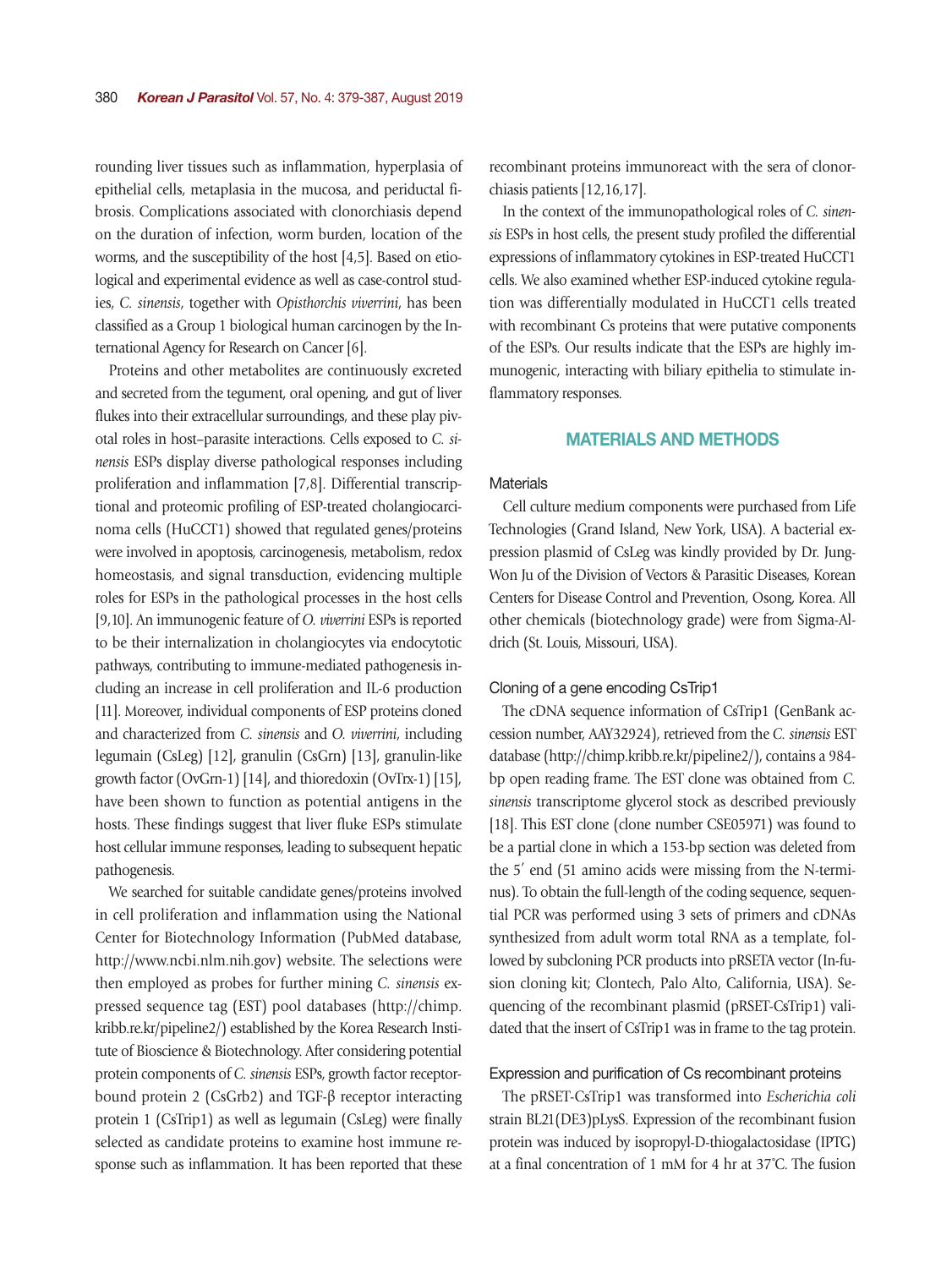protein was purified under denaturing conditions using 8 M urea, refolded, and loaded on a Ni-NTA affinity column (Qiagen Inc., Hilden, Germany) according to the manufacturer's instructions. The expression and purification of recombinant CsGrb2 and CsLeg proteins was performed as described previously [12,16]. The expression of each recombinant protein was determined by SDS-PAGE with subsequent Coomassie brilliant blue staining. Purified proteins were further dialyzed into phosphate-buffered saline (PBS), and residual endotoxin including lipopolysaccharide was removed using an Endotoxin Removal Spin Column (Pierce Biotechnology, Rockford, Illinois, USA). The protein concentration was measured using DC Protein Assays (Bio-Rad, Hercules, California, USA), and the protein aliquots were stored at -80˚C until use.

## Cell culture and ESP or recombinant Cs protein treatment

*C. sinensis* ESPs were prepared as described previously [8]. The human cholangiocarcinoma cells, HuCCT1, were cultured in RPMI 1640 medium supplemented with 10% fetal bovine serum (FBS) and an antibiotic mixture at 37˚C in a humidified 5% CO2 incubator. For ESP or recombinant Cs protein treatment, cells were seeded at ~80% confluence in 24-well culture dishes and grown for 24 hr under standard culture conditions. Cells were gradually deprived of serum by incubation in 2% FBS overnight, followed by incubation in serum free medium for 3 hr. These serum-starved cells were treated with ESPs (800 ng/ml) or recombinant Cs proteins (2 µg/ml) and incubated for 1, 3, 9, 15, and 24 hr.

#### Cytokine assay

Immunoreactive human IL-1β, IL-2, IL-6, IL-10, TNF-α, TGF-β1, TGF-β2, and INF-γ were quantitated in untreated, ESP, or each Cs recombinant protein-treated culture supernatants at indicated times using commercially available Quantikine ELISA kits (R&D Systems; Minneapolis, Minnesota, USA) according to the manufacturer's instructions. The level of each cytokine was calculated from its standard curve using human recombinant cytokines provide by the manufacturer. The absorbance was measured at 450 nm using a micro-ELISA reader (Spectra MAX340PC, Molecular Devices LLC, San Jose, California, USA).

#### Statistical analyses

Data are expressed as mean±S.D. of 3 or more independent experiments. Statistical significance was evaluated by 1-way ANOVA, followed by a Student's *t*-test or Bonferroni's test, as appropriate. Differences in mean values were considered statistically significant at *P* < 0.05.

#### RESULTS

Expression of recombinant CsTrip1, CsLeg, and CsGrb2 in bacterial cells

The bacterially expressed recombinant CsTrip1 protein (theoretical molecular weight;  $\sim$ 36 kDa) fused with 6 $\times$ histidine tag at N-terminus was purified under denaturing conditions with 8 M urea. After dialyzing against gradually decreased urea solution, recombinant protein was precipitated due to its high concentration, and removed by centrifugation. Recombinant CsTrip1 appeared as a single band with a molecular weight of ~41 kDa on SDS-PAGE (Fig. 1A). This purified CsTrip1 protein was used to treat HuCCT1 cells.

The recombinant CsLeg protein without the signal peptide was found to be expressed in the pellet of the bacterial lysate. The pellet was washed twice with ice-cold PBS to remove impurities and was resolved in 8 M urea to purify under denaturing conditions. The purified protein migrated as predicted with a molecular weight of ~49.5 kDa under reducing SDS-PAGE (Fig. 1B). This CsLeg protein was used as a stimulant for inflammatory response to HuCCT1 cells.

Recombinant CsGrb2 protein was produced as a fusion protein to Sj26GST with whole molecular mass of 60 kDa as previously reported [16]. This fusion protein is tightly bound in a GSH-sepharose 4B column. On-bead cleavage with thrombin treatment resulted in the release of high purity CsGrb2 protein (34 kDa) into the PBS elute (Fig. 1C). This recombinant protein was used in a subsequent experiment described below.

# Differential expression of cytokines in ESP-treated HuCCT1 cells

We examined differential secretions of cytokines in *C. sinensis* ESP-treated HuCCT1 cells during a 24-hr period, as assessed by ELISA assays. As shown in Fig. 2A, the level of IL-1β secretion was significantly increased in cells treated with ESPs for 3 hr, reached a maximum at 9 hr, and gradually declined thereafter, though remaining -3-fold higher than the level at 0 hr. The levels of IL-6 and TGF-β2 secretion increased continuously in proportion to the exposure time (Fig. 2C, F). An elevated level of IL-10 was detected as early as 1 hr after ESP treatment and was continuously maintained up to 24 hr (Fig. 2D). The se-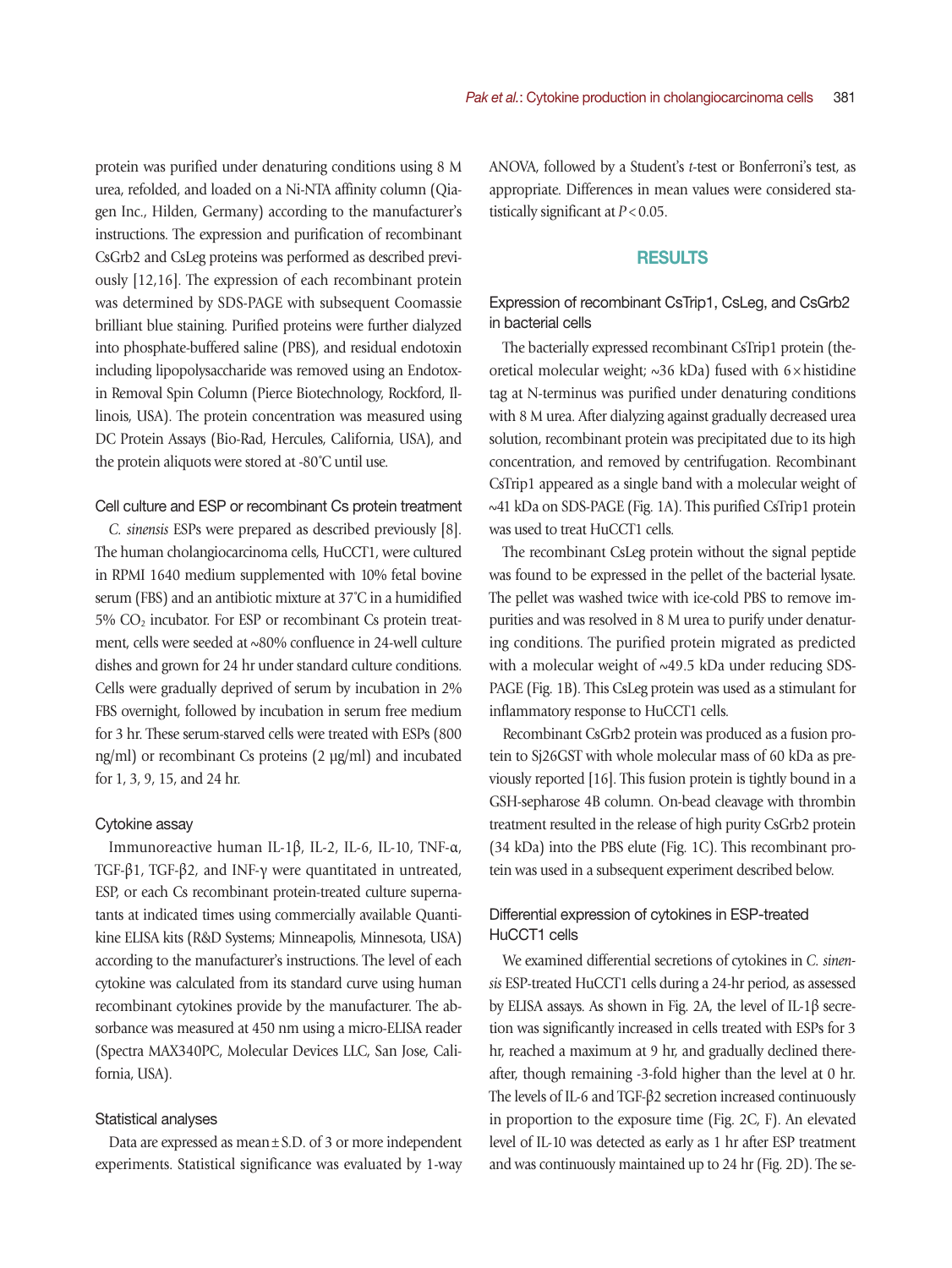



Fig. 1. Bacterial expression and purification of recombinant Cs proteins. (A) Recombinant CsTrip1 purified using a Ni-NTA column in 10% SDS-PAGE. 2.5 µl of elute (lane 1), 1.25 µl of elute (lane 2). (B) Recombinant Cs-Leg in 10% SDS-PAGE. Uninduced total (lane 1), induced total (lane 2), induced soluble (lane 3), induced pellet (Lane 4), pass-through (lane 5), washing (lane 6), and elute fractions (lane 7 and 8). (C) On-bead cleavage of recombinant CsGrb2 in 10% SDS-PAGE. Uninduced total (lane 1), induced total (lane 2), induced soluble (lane 3), dialyzed soluble (lane 4), pass-through (lane 5), washing (lane 6), cleaved-off CsGrb2 (lane 7), and washed-off Sj26GST tag protein (lane 8).

cretion of TGF-β1 and TNF-α increased relatively later, at 15 hr and 9 hr, respectively, with maximal levels at 24 hr ~4-fold and ~8-fold higher, respectively, than those at 0 hr (Fig. 2E, G). There were no obvious changes in the levels of IL-2 and IFN-γ secretion during the 24-hr exposure time (Fig. 2B, H). These results indicate that the ESPs promoted the production of IL-1β, IL-6, IL-10, TNF-α, and TGF-β isoforms in HuCCT1 cells.

# Differential secretion of cytokines in recombinant Cs protein-treated HuCCT1 cells

Because of a significant but slight increase in IL-10 secretion (~1.8 pg/ml) and constant levels of IL-2 and IFN-γ in response to the ESPs, we focused only on the regulation of ESP-induced cytokines in recombinant Cs protein-treated HuCCT1 cells. The levels of IL-1β secretion in each batch of recombinant protein-treated cells gradually increased between 3 hr and 15 hr, and the maximal levels were maintained at 24 hr (Fig. 3A). Gradual increases in IL-6 secretion occurred in a time-dependent manner with a significant elevation after 3 hr treatment (Fig. 3B). A significant elevation of TGF-β1 was detected as early as 1 hr after treatment (except for that of CsTrip1) and continued up to 24 hr, while the elevation of TGF-β2 was delayed until 2 hr later than the TGF-β1 increment (except for CsGrb2) with further proportional increases with exposure time (Fig. 3C, D). TNF-α was a relatively late-responding cytokine in HuCCT1 cells; significant secretion with CsTrip or Cs-Leg occurred at 9 hr and reached a maximum at 24 hr, while significant secretion with CsGrb2-treated cells started at 3 hr (Fig. 3E). Of note, the maximum levels of TGF-β1 and TGF-β2 induced by Cs proteins at 24 hr were  $\sim$ 7- and  $\sim$ 31-fold higher, respectively, than those of the ESPs ( $\sim$ 250 vs  $\sim$ 35 pg/ml and ~1,200 vs ~38 pg/ml, respectively). The level of TNF-α produc-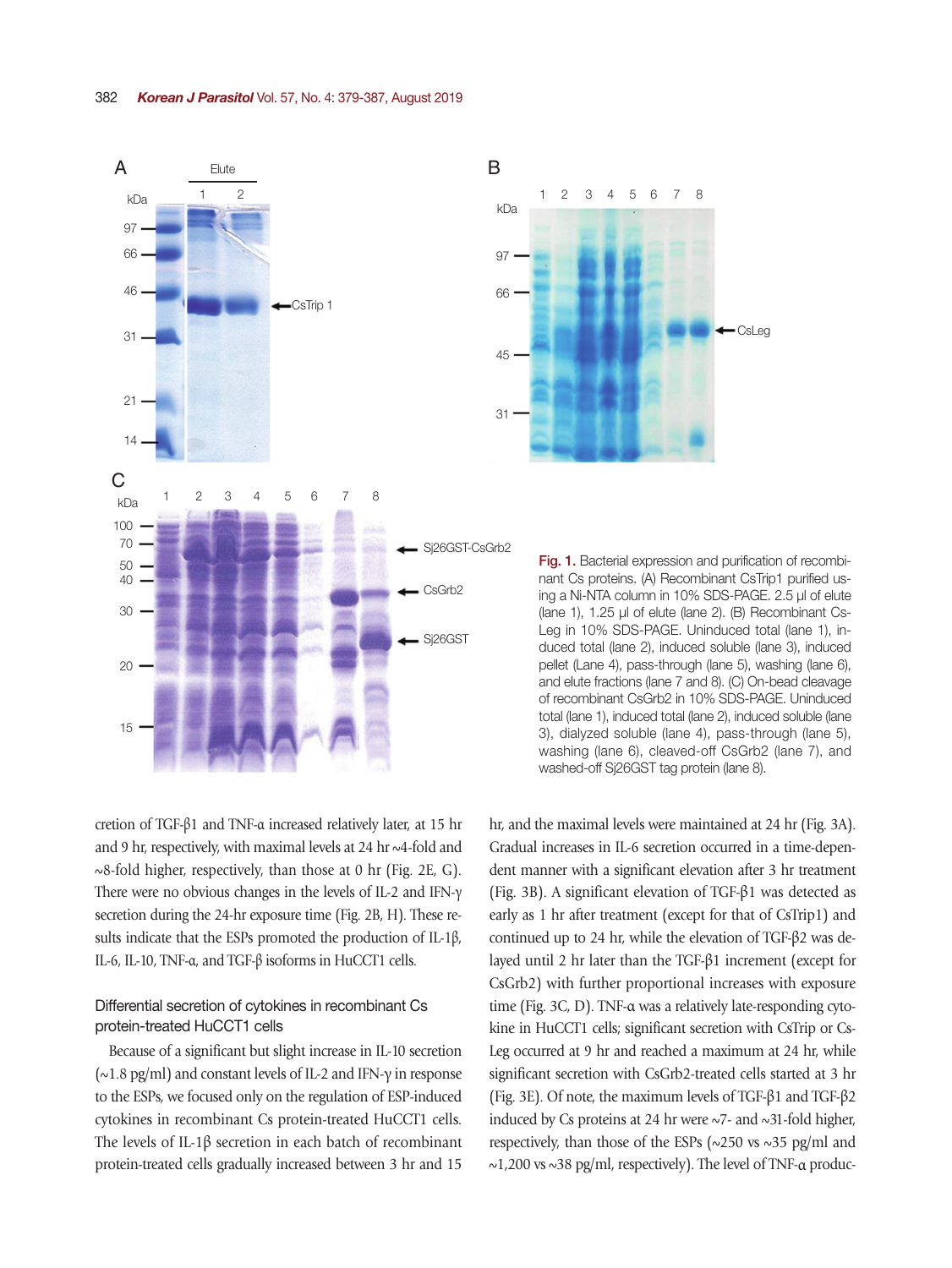

Fig. 2. Proinflammatory cytokine profiling of HuCCT1 cells in response to *C. sinensis* ESPs. After 0-24 hr ESP treatment (800 ng/ml), culture supernatants were harvested and analyzed for the production of IL-1β (A), IL-2 (B), IL-6 (C), IL-10 (D), TGF-β1 (E), TGF-β2 (F), TNF-α (G), and INF-γ (H) by ELISA. Data are presented as mean±S.D. of 3 independent experiments. \**P*<0.05 compared with 0 hr.

tion at 24 hr was also ~3-fold higher than that of ESPs, whereas the levels of IL-1β and IL-6 secretion were almost the same as those of ESPs. These results indicate that CsTrip, CsLeg, and CsGrb2 function as strong inducers for the production of TGF-β and TNF-α in HuCCT1 cells.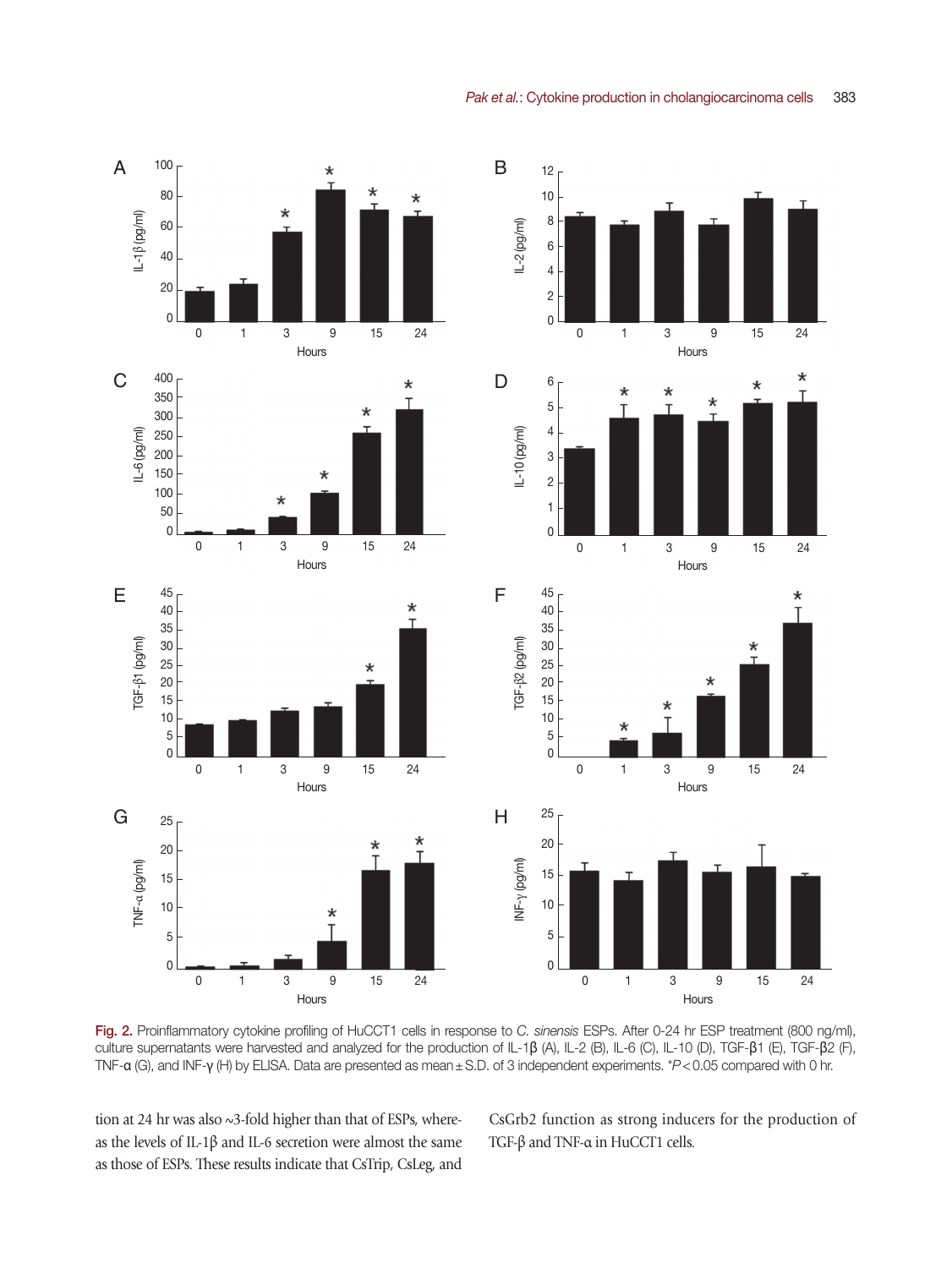

#### **DISCUSSION**

Major pathological consequences of liver fluke infection are the persistent irritation and chronic inflammation of the bile duct epithelium and bile contamination via direct contact with worms and their ESPs. These play key roles in the initiation, propagation and development of more severe hepatobiliary diseases, including hepatomegaly, cholangitis, cholecystitis, cholelithiasis, and cholangiocarcinoma [19]. We previously reported that exposure of HuCCT1 cells to *C. sinensis* ESPs triggered enzymatic free radical generation, leading to NF-κBmediated inflammatory process [8]. Herein, we provide evidence that the ESPs function as foreign peptides, provoking host cellular immune responses such as the stimulation of in-



Fig. 3. Differential expressions of IL-1β, IL-6, TGF-β1, TGF-β2, and TNF-α in recombinant *C. sinensis* protein-treated HuCCT1 cells. Cells were treated with 2 µg/ml of CsTrip1, CsLeg, or CsGrb2 proteins for 0-24 hr, and the production of IL-1β (A), IL-6 (B), TGF-β1 (C), TGF-β2 (D), and TNF-α (F) in culture supernatants was determined by ELISA. Data are presented as mean±S.D. of 3 independent experiments. \**P*<0.05 compared with 0 hr.

flammatory cytokine production.

In addition to the ESPs, 3 antigenic proteins of *C. sinensis* were employed to examine their immunopathological roles in host cells. Based on a comparison with mammalian homologues, CsTrip1 is characterized as a member of the WD-repeat family of proteins with dual functions, a modulator in the TGF-β signaling pathway and a subunit of the eukaryotic translation initiation factor 3. Analysis of deduced amino acid sequences revealed that CsTrip1 did not contain any target sequences for subcellular location, but its expression in the tegument and the existence of predicted linear B cell epitopes suggests that this protein may be secreted through non-classical pathways [17]. CsLeg was reported to be a secreted protein, as assessed by immuno-proteomic analysis of ESPs from adult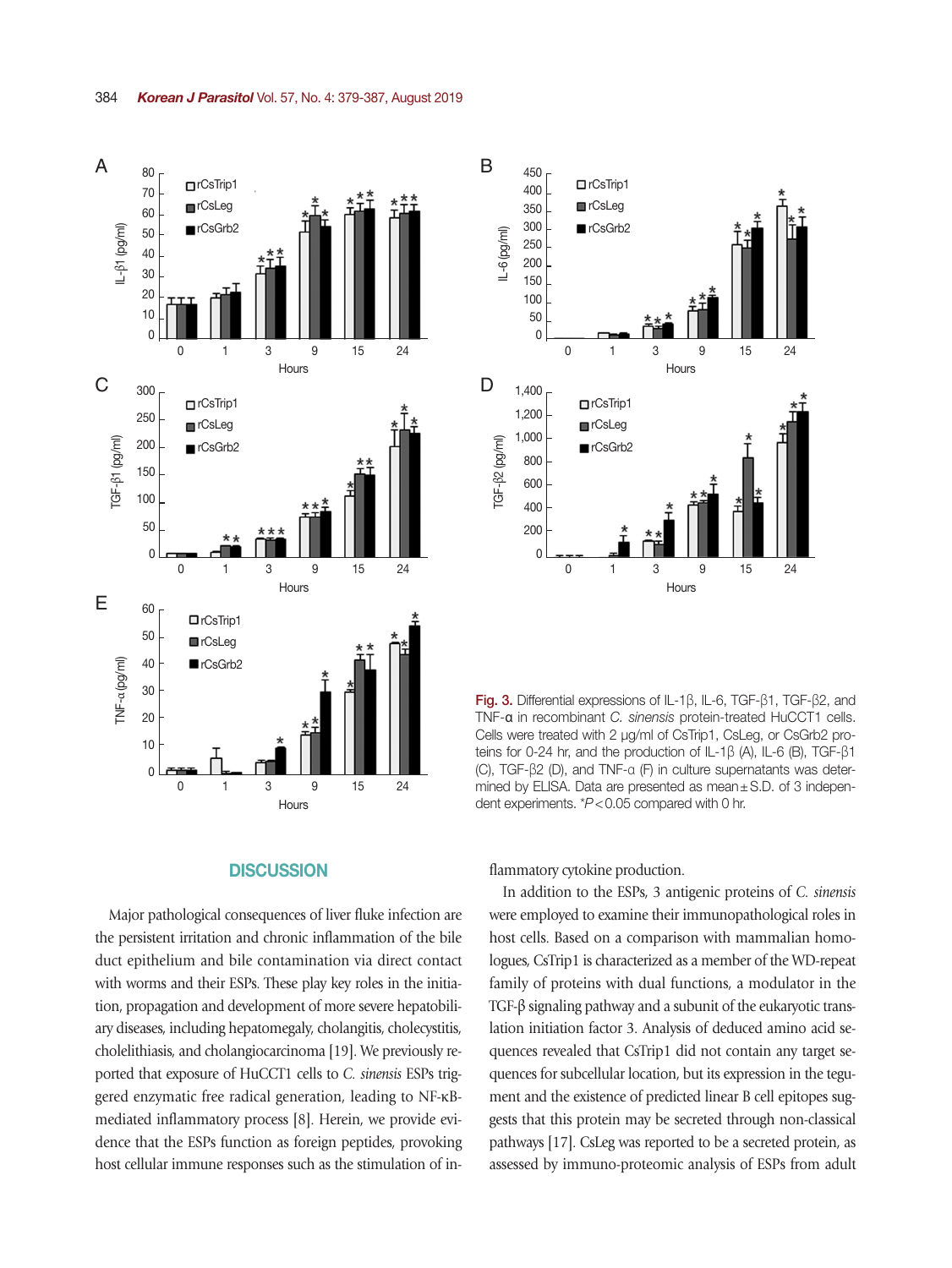worms. It exhibits cysteine protease activity and is considered a serodiagnostic antigen against clonorchiasis pathogens [12]. CsGrb2 is a homologue of mammalian growth factor receptorbound protein 2 with one SH2 domain flanked by 2 SH3 domains, playing an important role in Ras-mediated signal transduction pathways as an adaptor protein. Its abundant expression in the oral sucker of adult worms and the immunoreactivity of recombinant protein with infected sera imply that Cs-Grb2 may be exported to the host interface [16].

Cytokines are secreted by various types of cell which orchestrate the host physiological processes and mediate cell-to-cell communication. They possess the ability to either promote or aggregate inflammation or to attenuate inflammatory responses. It has been reported that concanavalin A-stimulated splenocytes from 2 mouse strains (BALB/c and FVN/NJ) with different susceptibility show distinct Th1 and Th2 cytokine responses to *C. sinensis* infection; the levels of Th1 cytokines (IFN-γ and IL-2) from both strains decrease between 2 and 4 weeks post-infection, whereas Th2 cytokines (IL-4, IL-5, and IL-10) increase, suggesting that susceptibility or resistance to the infection may be associated with Th2 cytokine production [20]. Production of inflammatory cytokines from the livers of hamsters infected with *C. sinensis* were markedly elevated [21]. Also, the serum levels of proinflammatory cytokines such as TNF-α, IL-1β, and IL-6 in *C. sinensis*-infected mice were differentially regulated during the period of infection [22]. The present study showed that ESP treatment stimulated both pro- and anti-inflammatory cytokines (IL-1β, IL-6, and TNF-α vs IL-10 and TGF-β) in HuCCT1 cells, whereas the release of IL-2 and IFN-γ was negligible (Fig. 2). This is consistent with previous reports of IL-10 and TGF-β elevation in a *C. sinensis* crude antigen-treated murine macrophage RAW264.7 cell line via the ERK signaling cascade [23], Toll-like receptor 4 (TLR4)-mediated TNF-α induction in *C. sinensis* ESP-treated primary mouse intrahepatic biliary epithelial cells [24], TLR4/NF-κB-dependent IL-6 and IL-8 induction in an *O. viverrini* ESP-treated human cholangiocyte cell line [25], and increased IL-1β and TNF-α secretion in peripheral blood mononuclear cells (PBMC) co-cultivated with adult *O. viverrini* [26]. Taken together, these findings indicate that liver fluke ESPs sequentially enhance the expression of inflammatory cytokines in diverse host cells, contributing to the immunopathogenesis of clonorchiasis or opisthorchiasis.

Liver fluke proteins have been reported to play diverse pathophysiologic roles in host cells, including the modulation of TGF-β1-mediated fibrosis, oxidative stress-induced apoptosis, and the promotion of wound healing [27-29]. In this study, recombinant *C. sinensis* protein (CsTrip1, CsLeg, or Cs-Grb2) treatment resulted in increased secretion of inflammatory cytokines such as IL-1β, IL-6, TGF-β, and TNF-α in HuCCT1 cells in a time-dependent manner. The levels of TGF-β and TNF-α secretion were predominant in comparison to those of IL-1β, and IL-6; the former exhibited increases many times higher than those for ESP treatment while the latter resulted in levels similar to those for ESPs (Fig. 3). We observed that the levels of cytokine secretion were elevated with protein concentrations between 1 and 5 µg/ml, while treatment with higher concentrations  $(<10 \mu g/ml)$  reduced cell viability (data not shown). Because of contrasting roles of TGF-β and TNF-α in both proliferation and cell death dependent on cell type, contents, and the mutual microenvironment [2,11], it is tempting to speculate that their excess production induced by each Cs protein could synergistically contribute to an increase in cytotoxicity.

The immune response network employs cytokine secretion as part of the host defense against liver fluke infection. We noted that the ESP treatment induced the secretion of anti-inflammatory cytokines such as IL-10 and TGF-β but, induced no obvious change in the levels of IL-2 and IFN-γ, suggesting that the proinflammatory cytokines might be suppressed by anti-inflammatory cytokines. Consistent with this finding, parasite-specific PBMC-derived IFN-γ and IL-4 production has been shown to be restrained by IL-10 and TGF-β in experimental bovine fasciolosis. The results from this study imply that a combination of IL-10 and TGF-β may play a role in controlling host immune responses (the switch from an acute to a chronic infection stage), thereby generating protective immunity to the worm for growth and survival [30]. Although inflammatory cytokine production acts as a host defense mechanism against infection or injury, aberrant regulation leads to severe chronic disorders including carcinogenesis. Constitutive and dysregulated production of IL-1β and TNF- $\alpha$  is attributed to inflammation-associated tissue damage, and subsequent tumor promotion and progression [31,32]. Elevated plasma levels of IL-6 have been reported to be closely related to increased risk of *O. viverrini*-associated advanced periductal fibrosis and cholangiocarcinoma in a dose-dependent manner, suggesting that IL-6 plays a key role in hepatobiliary pathogenesis [33]. In addition to TGF-β/Smad signaling pathway-mediated hepatic fibrosis in mice with clonorchiasis [34], exposure to IL-6 and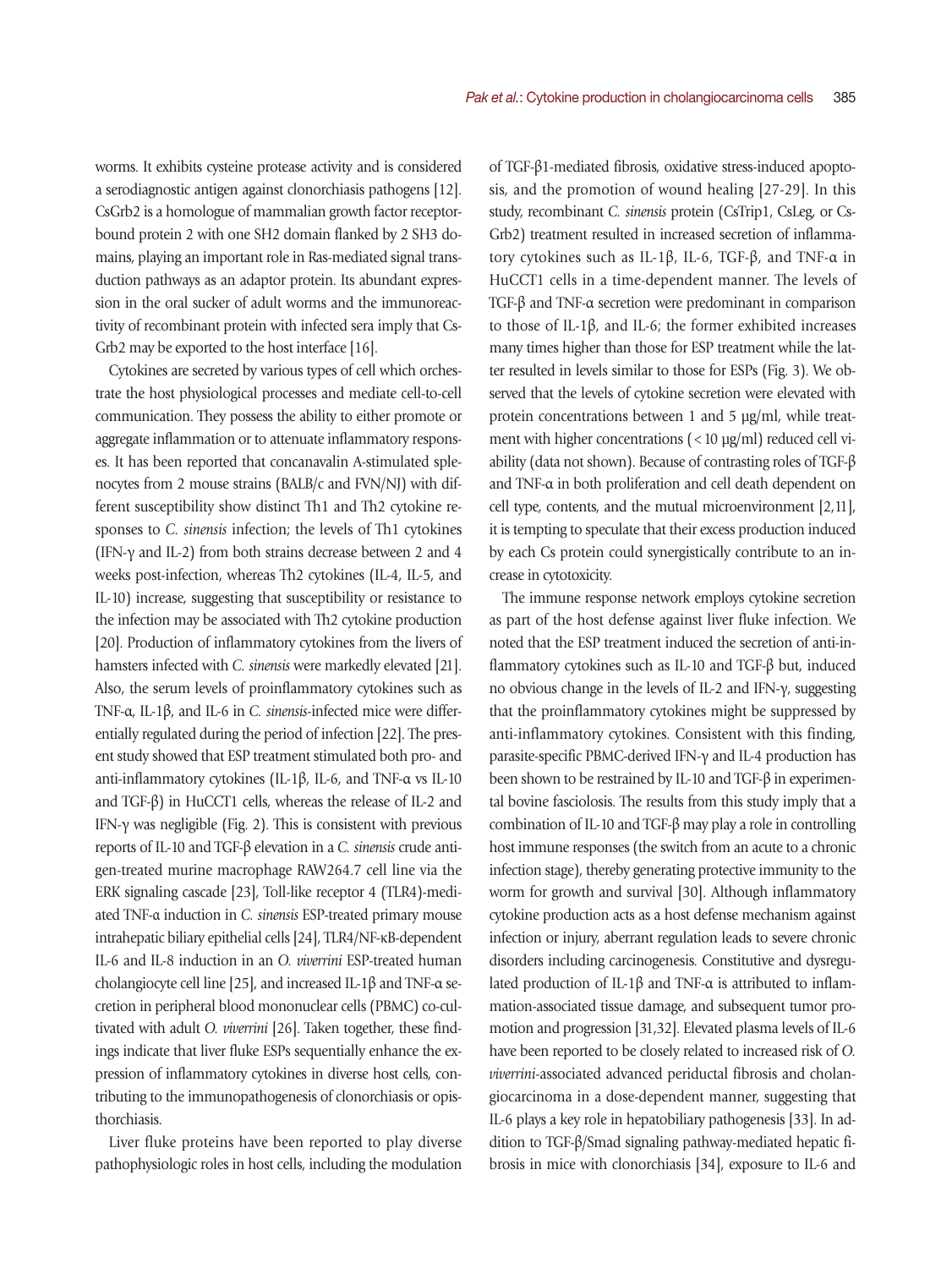TGF-β1 induces endogenous production of IL-6 and TGF-β1 in biliary tract cancer cells through positive crosstalk loop, conferring enhanced malignant features such as epithelial– mesenchymal transition, invasion, and chemoresistance [35].

In conclusion, the present study shows that *C. sinensis* ESPs and their putative protein components differentially induce the secretion of inflammatory cytokines, providing evidence for an immunopathological role for ESPs in host cells. In the context of chronic clonorchiasis-associated hepatobiliary abnormalities, constitutive dysregulation of inflammatory cytokines may enhance the more aggressive pathologic process in the bile duct and its surrounding liver tissues, leading to cholangiocarcinogenesis. Further study is warranted to elucidate the signal transduction pathways mediated by *C. sinensis*-driven proteins in host cells that underlie the pathologic mechanisms of parasite–host interaction during clonorchiasis progression.

# ACKNOWLEDGMENTS

This study was supported by a National Research Foundation of Korea funded by the Ministry of Education (No. 2016R1D 1A1A02937406) and the Korea National Institute of Health, Ministry of Health and Welfare, Korea (2011E5401100) and this research was supported by the Chung-Ang University research grant in 2018.

# CONFLICT OF INTEREST

The authors declare no conflict of interest related to this study.

## **REFERENCES**

- 1. Inclan-Rico JM, Siracusa MC. First Responders: Innate Immunity to Helminths. Trends Parasitol 2018; 34: 861-880.
- 2. Landskron G, De la Fuente M, Thuwajit P, Thuwajit C, Hermoso MA. Chronic inflammation and cytokines in the tumor microenvironment. J Immunol Res 2014; 2014: 149185.
- 3. Hong ST, Fang Y. *Clonorchis sinensis* and clonorchiasis, an update. Parasitol Int 2012; 61: 17-24.
- 4. Kim TS, Pak JH, Kim JB, Bahk YY. *Clonorchis sinensis*, an oriental liver fluke, as a human biological agent of cholangiocarcinoma: a brief review. BMB Rep 2016; 49: 590-597.
- 5. Qian MB, Utzinger J, Keiser J, Zhou XN. Clonorchiasis. Lancet 2016; 387: 800-810.
- 6. Bouvard V, Baan R, Straif K, Grosse Y, Secretan B, El Ghissassi F,

Benbrahim-Tallaa L, Guha N, Freeman C, Galichet L, Cogliano V. A review of human carcinogens--Part B: biological agents. Lancet Oncol 2009; 10: 321-322.

- 7. Kim YJ, Choi MH, Hong ST, Bae YM. Proliferative effects of excretory/secretory products from *Clonorchis sinensis* on the human epithelial cell line HEK293 via regulation of the transcription factor E2F1. Parasitol Res 2008; 102: 411-417.
- 8. Nam JH, Moon JH, Kim IK, Lee MR, Hong SJ, Ahn JH, Chung JW, Pak JH. Free radicals enzymatically triggered by *Clonorchis sinensis* excretory-secretory products cause NF-kappaB-mediated inflammation in human cholangiocarcinoma cells. Int J Parasitol 2012; 42: 103-113.
- 9. Pak JH, Kim DW, Moon JH, Nam JH, Kim JH, Ju JW, Kim TS, Seo SB. Differential gene expression profiling in human cholangiocarcinoma cells treated with *Clonorchis sinensis* excretory-secretory products. Parasitol Res 2009; 104: 1035-1046.
- 10. Pak JH, Moon JH, Hwang SJ, Cho SH, Seo SB, Kim TS. Proteomic analysis of differentially expressed proteins in human cholangiocarcinoma cells treated with *Clonorchis sinensis* excretory-secretory products. J Cell Biochem 2009; 108: 1376-1388.
- 11. Chaiyadet S, Smout M, Johnson M, Whitchurch C, Turnbull L, Kaewkes S, Sotillo J, Loukas A, Sripa B. Excretory/secretory products of the carcinogenic liver fluke are endocytosed by human cholangiocytes and drive cell proliferation and IL6 production. Int J Parasitol 2015; 45: 773-781.
- 12. Ju JW, Joo HN, Lee MR, Cho SH, Cheun HI, Kim JY, Lee YH, Lee KJ, Sohn WM, Kim DM, Kim IC, Park BC, Kim TS. Identification of a serodiagnostic antigen, legumain, by immunoproteomic analysis of excretory-secretory products of *Clonorchis sinensis* adult worms. Proteomics 2009; 9: 3066-3078.
- 13. Wang C, Lei H, Tian Y, Shang M, Wu Y, Li Y, Zhao L, Shi M, Tang X, Chen T, Lv Z, Huang Y, Tang X, Yu X, Li X. *Clonorchis sinensis* granulin: identification, immunolocalization, and function in promoting the metastasis of cholangiocarcinoma and hepatocellular carcinoma. Parasit Vectors 2017; 10: 262.
- 14. Smout MJ, Laha T, Mulvenna J, Sripa B, Suttiprapa S, Jones A, Brindley PJ, Loukas A. A granulin-like growth factor secreted by the carcinogenic liver fluke, *Opisthorchis viverrini*, promotes proliferation of host cells. PLoS Pathog 2009; 5: e1000611.
- 15. Suttiprapa S, Matchimakul P, Loukas A, Laha T, Wongkham S, Kaewkes S, Brindley PJ, Sripa B. Molecular expression and enzymatic characterization of thioredoxin from the carcinogenic human liver fluke *Opisthorchis viverrini*. Parasitol Int 2012; 61: 101- 106.
- 16. Bai X, Lee JY, Kim TI, Dai F, Lee TJ, Hong SJ. Molecular cloning and characterization of growth factor receptor bound-protein in *Clonorchis sinensis*. PLoS One 2014; 9: e85577.
- 17. Hu X, Zhou H, Hu F, Xu J, Zhao Y, Yu X. Recognition and characterization of TGF-beta receptor interacting protein 1 (TRIP-1) containing WD40 repeats from *Clonorchis sinensis* by bioinformatics, cloning, and expression in *Escherichia coli*. Parasitol Res 2008; 103: 1151-1158.
- 18. Yoo WG, Kim DW, Ju JW, Cho PY, Kim TI, Cho SH, Choi SH,